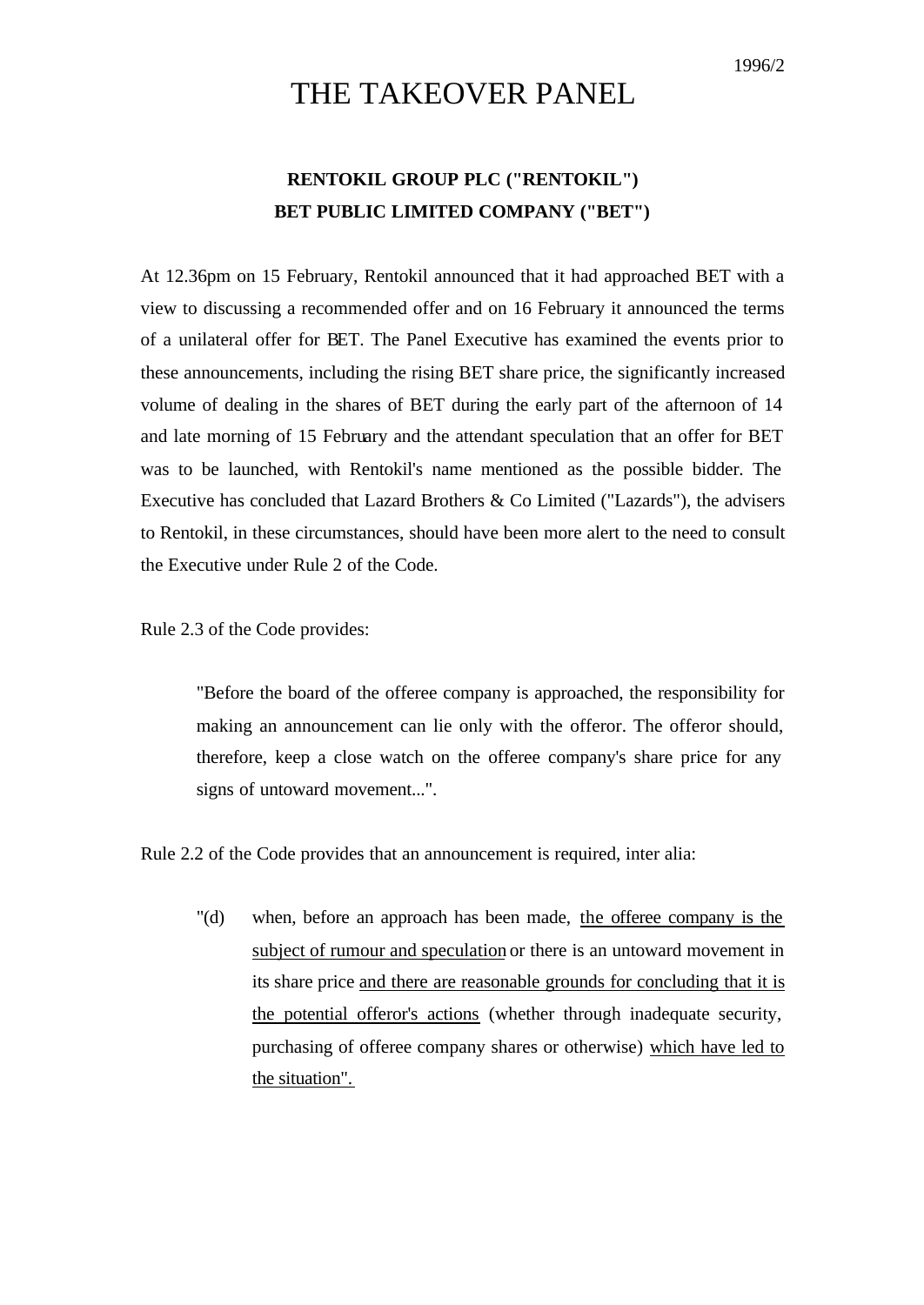"A movement of approximately 10% should be regarded as untoward for the purposes of Rule 2.2(c),(d) and (f). When there is such a movement or the offeree company is the subject of rumour and speculation, the Panel should be consulted if it is not proposed to make an immediate announcement".

On 14 February, the Executive noted that the share price of BET rose significantly from 141p per share at about 2.15pm to 152.5p per share by 4.13pm that day (a rise of 8.1%), although the share price did fall back to 150p by close of business. Volume of trading in BET shares was approximately six times greater that day than on the previous day. This was accompanied by market rumour linking Rentokil with BET during the afternoon. However, during the afternoon, there was only a relatively small movement in the Rentokil share price (from 366.5p to 362.5p) and the volume of trading was not significant (2.2 million shares for the day).

Rentokil had not previously discussed its intentions regarding BET with the Executive and the Executive was not consulted by Rentokil or any of its advisers during the afternoon of 14 February. However, at approximately 5.30pm that afternoon, in order to investigate the position, the Executive made contact with the finance director of Rentokil. He indicated that, in the circumstances, he wished to consult his colleagues and Lazards. The Executive, which was not given any further background information, indicated that Lazards did not need to speak to the Panel until the following morning. Lazards then arranged to meet the chief executive and finance director of Rentokil at 8.00am that morning.

At about 9.00am on 15 February, the Executive, not having heard from Lazards, contacted them and was informed that a board committee meeting of Rentokil was being held at 10.00am that morning to consider Rentokil's position in relation to BET. At the time of this conversation the share price of BET had only risen 1.5p from the closing price on the previous day and, accordingly, the Executive did not press for an immediate announcement. However, not long after 10.00am the share price rose sharply. The Executive tried to contact Lazards who were participating in the board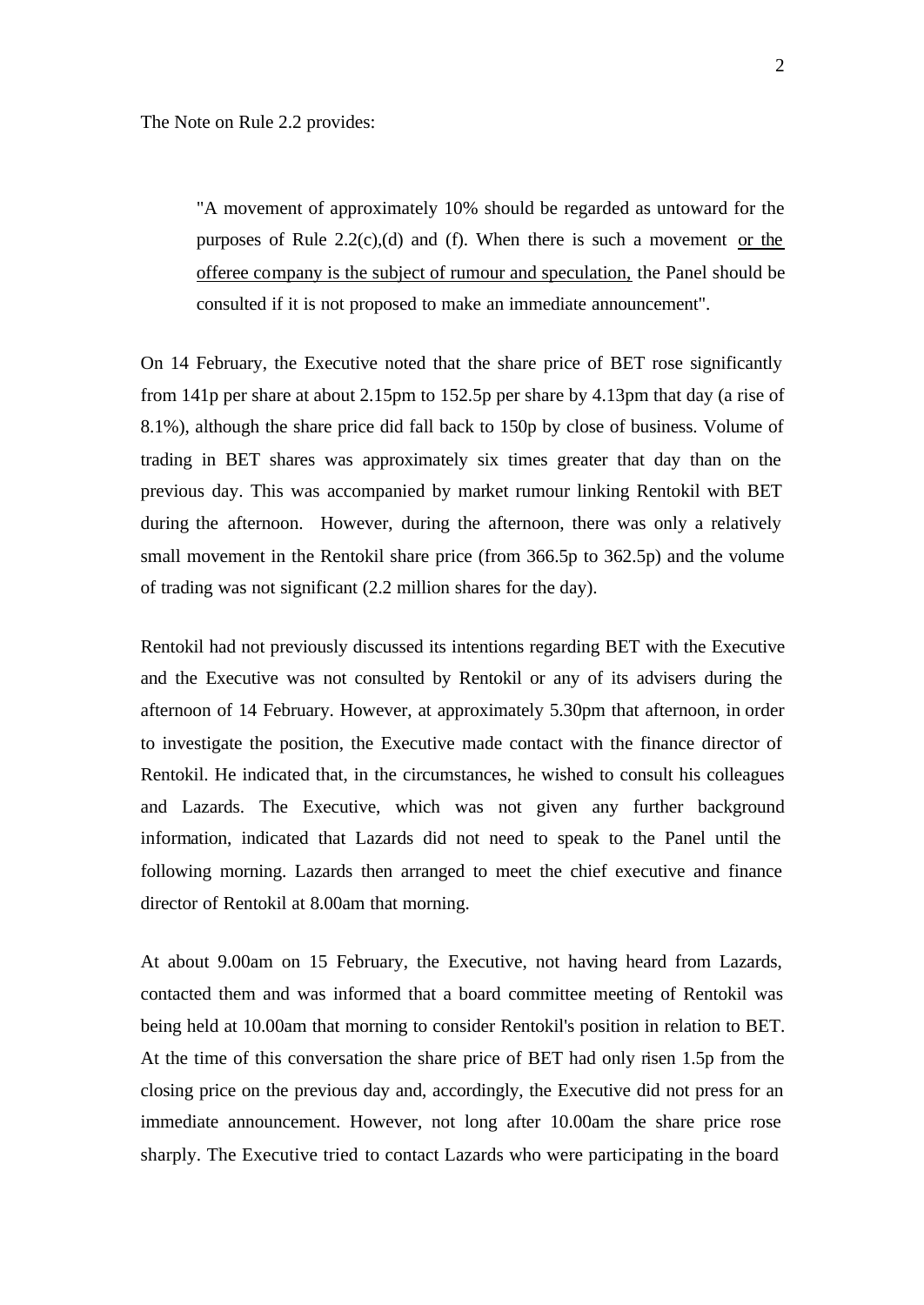committee meeting. At about noon Lazards responded informing the Executive that Rentokil had decided to contact BET and to issue an announcement outlining its interest in BET. By this time the BET share price had reached a high of 163p, representing an increase of 8.6% on the day and an aggregate increase of 15.6% since early afternoon on the previous day.

In its conversations with Lazards and Rentokil on 14 and 15 February, although the Executive established Rentokil's interest in a possible bid for BET, it did not determine how advanced preparations were, or the number of parties involved in the process. However, the Executive now understands that Rentokil had been contemplating an offer for BET from time to time and, on 12 February, discussions commenced with Rentokil's brokers and its corporate bankers with a view to arranging funding for such an offer. Although Rentokil announced its interest in BET at 12.36pm on 15 February, the Executive believes that, in view of the market rumour and the fact that Rentokil was at an advanced stage of preparation for a possible offer, the Executive should have been consulted immediately such rumours commenced and before the Executive's contact at 5.30pm on 14 February. Furthermore, the Executive takes the view that as part of such consultation there is an obligation on the financial adviser to provide it with background information in order for the Executive to make a full assessment of the position. Accordingly the Executive believes Lazards did not satisfactorily fulfil its obligation to consult under Rule 2.

The Executive wishes to underline the importance of prior and full consultation with the Panel in respect of the announcement obligation under Rule 2 of the Code, particularly in the context of a possible unilateral offer. It is acknowledged that determining the time at which an announcement should be made by a potential offeror under Rule 2.2(d) is often difficult to assess. However, the Executive is not in a position to make a proper and fair judgement on such issues if it is not consulted immediately and informed of all relevant facts where circumstances arise which may result in such an announcement being required. Accordingly, the Executive considers that potential offerors and their advisers (including the stockbrokers) should not only keep a close watch on the offeree company's share price, as required by Rule 2.3, but